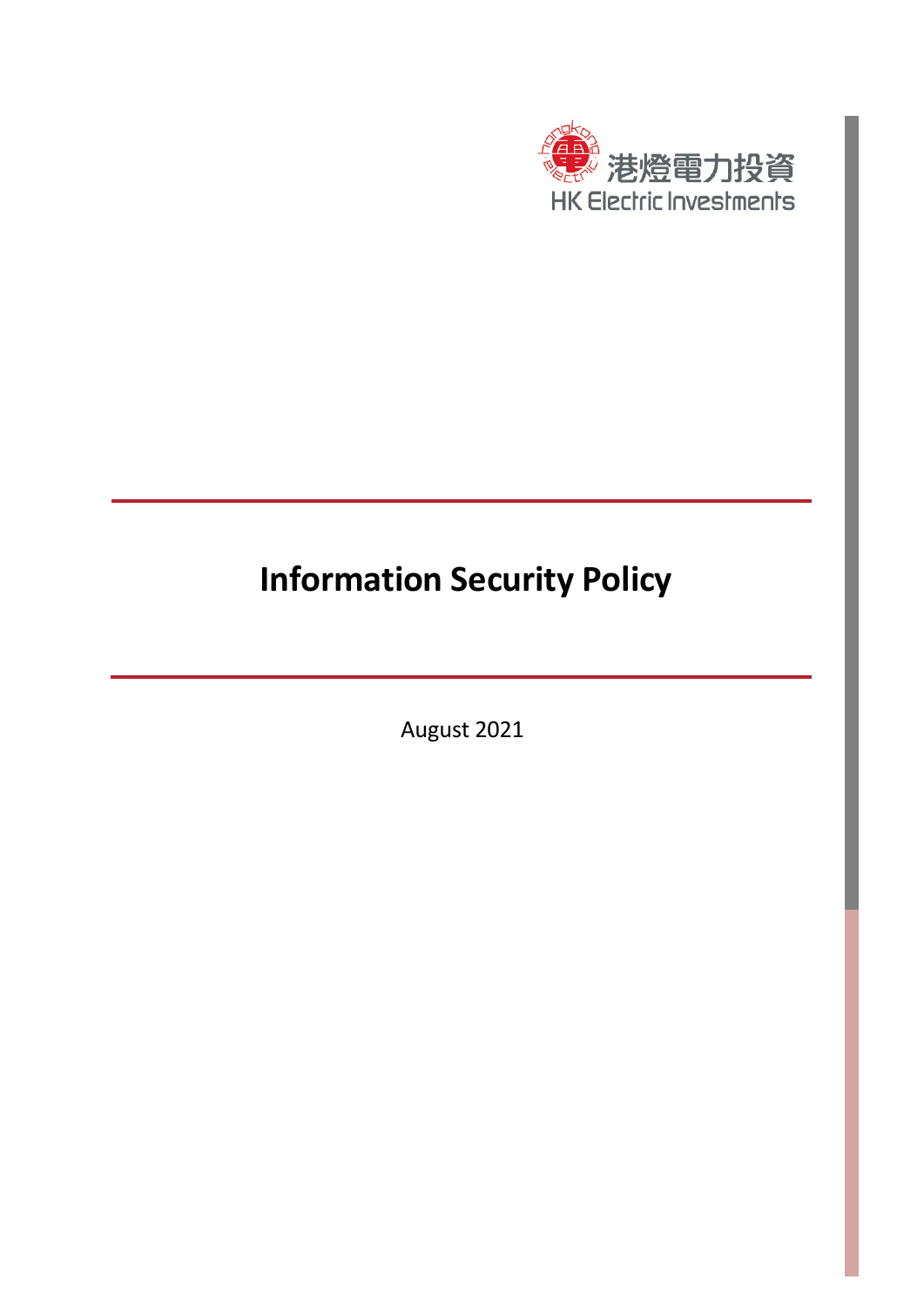

## **Table of Contents**

|                            | 1. Introduction                              | P.3   |
|----------------------------|----------------------------------------------|-------|
|                            | 2. Scope                                     | P.3   |
| 3.                         | Objectives                                   | P.3   |
|                            | 4. Organisational Roles and Responsibilities | P.4   |
| 5.                         | <b>Information Security Risk Management</b>  | P. 7  |
| 6.                         | Appropriate Use                              | P. 7  |
| 7.                         | <b>Information Classification Management</b> | P. 7  |
|                            | 8. Access Control Management                 | P.8   |
|                            | 9. Information Privacy                       | P.8   |
| 10. IT Asset Management    |                                              | P.8   |
|                            | 11. Network Security                         | P.9   |
| 12. Mobile Device Security |                                              | P.9   |
|                            | 13. End-User Device Protection               | P.9   |
| 14. Remote Access          |                                              | P. 10 |
|                            | 15. Application Security                     | P. 10 |
|                            | 16. Security Logging and Monitoring          | P. 10 |
|                            | 17. Security Incident Management             | P. 10 |
|                            | 18. Vulnerability Management                 | P. 11 |
|                            | 19. Change Management                        | P. 11 |
|                            | 20. Disaster Recovery Planning               | P. 11 |
|                            | 21. Third Party Risk Management              | P. 12 |
|                            | 22. Information Security Awareness Education | P. 12 |
|                            | 23. Violation of Policy                      | P. 12 |
|                            | 24. Communication and Enquiries              | P. 13 |
|                            | 25. Policy Review                            | P. 13 |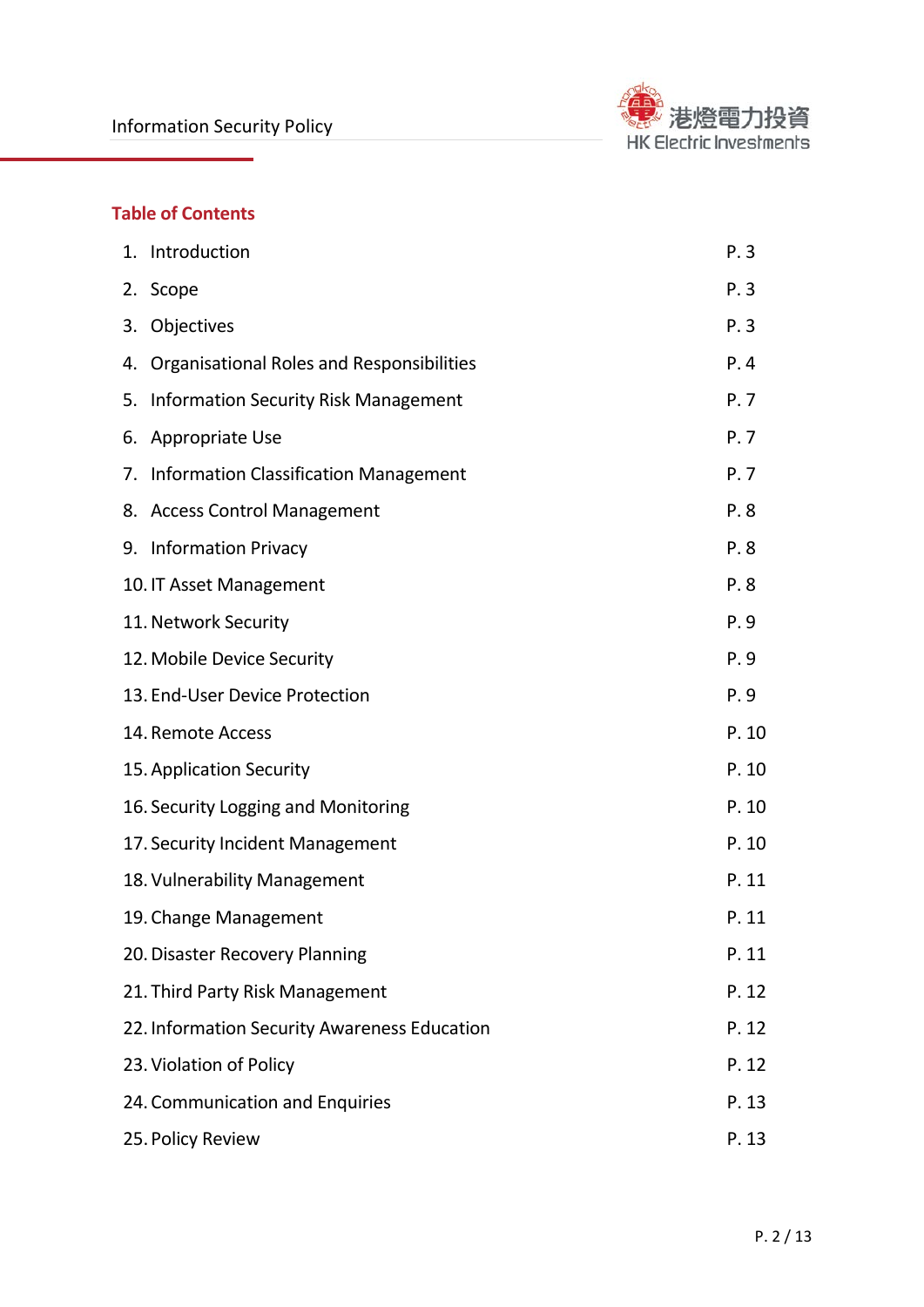

## **1 Introduction**

- 1.1 HK Electric Investments Limited and its subsidiaries including The Hongkong Electric Company, Limited (collectively, the "Group") takes information security very seriously. Information resources within the Group (the "information assets" or "information"), regardless of the form they exist and how they are created, distributed, used, or stored, are valuable assets and must be protected from unauthorised access, modification, deletion, or disclosure, either intentionally or accidentally.
- 1.2 This Policy, being the overarching policy for information security, outlines the approach, methodology, responsibilities, and requirements for protecting information while enabling the effective and appropriate use of information in the course of conducting the Group's business and technical operations.
- 1.3 This Policy is the backbone of the Group's information security governance framework within which a set of issue-specific security policies, standards, guidelines, and procedures have been developed to address the following three key requirements of information security:
	- **Confidentiality**: Protecting information from unauthorised access or disclosure. Access to information shall be confined to authorised individuals on a need-to-know basis.
	- **Integrity**: Safeguarding information from any unauthorised modification or deletion to ensure its accuracy, completeness, and validity.
	- **Availability**: Ensuring information is accessible only by those authorised individuals as and when required.

## **2 Scope**

- 2.1 This Policy applies to:
- 2.1.1 All employees across the Group, contractors, and suppliers who are granted access to the Group's premises, systems, or information (the "users").
- 2.1.2 All information systems and technology platforms within the Group (the "IT facilities"), and information on those systems and platforms, related electronic media, or printouts.

#### **3 Objectives**

3.1 This Policy aims to protect information assets and IT facilities from all security threats and vulnerabilities, whether internal or external, malicious, or accidental. The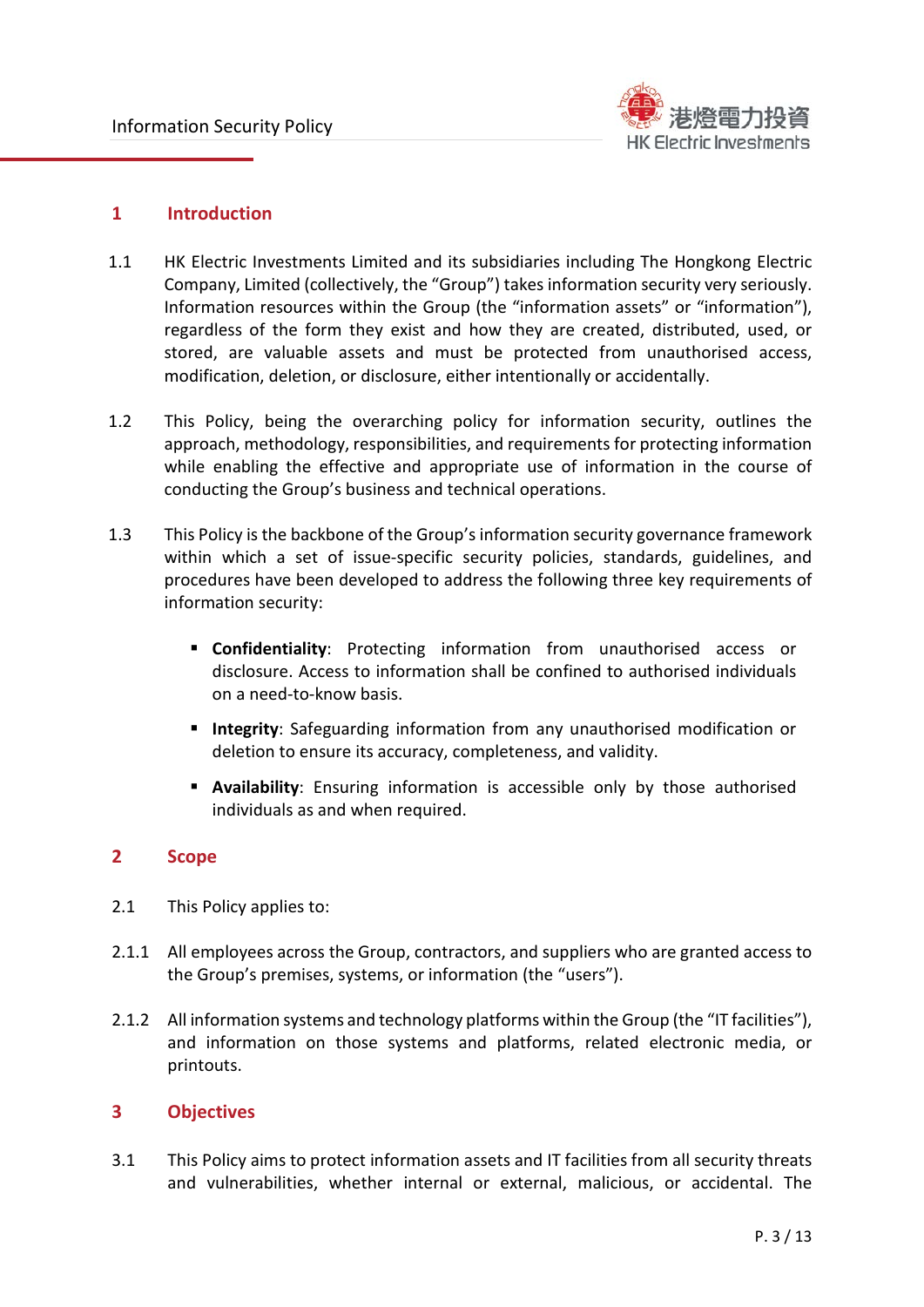

objectives of this Policy are to:

- 3.1.1 Define the principles and requirements of acceptable use of information and IT facilities and describe how these should be implemented across the Group.
- 3.1.2 Establish the Group's information security governance framework, based on ISO/IEC 27002:2013 – Code of Practice for Information Security Controls, for:
- 3.1.2.1 Helping users understand the Group's expectation and requirements for acceptable use of information and IT facilities, and their roles and responsibilities in protecting the confidentiality, integrity, and availability of information.
- 3.1.2.2 Implementing appropriate controls, processes, and technologies following various issue-specific security policies, standards, and guidelines for safeguarding information assets commensurate with their respective levels of sensitivity and value.
- 3.1.3 Raise the level of information security awareness among users.

#### **4 Organisational Roles and Responsibilities**

- 4.1 Information security and the appropriate protection of information are the responsibilities of all users. Individuals are always expected to act professionally and responsibly while conducting business. Users are accountable for their actions concerning the use of information and, if applicable, the associated IT facilities. This section describes the different areas of roles and responsibilities for ensuring that information and the related IT facilities remain secure.
- 4.2 General Manager (Information Technology)
- 4.2.1 The General Manager (Information Technology) has direct responsibilities for:
- 4.2.1.1 Managing the development, implementation, and maintenance of this Policy.
- 4.2.1.2 Taking ownership of information security governance and managing the development, implementation, and maintenance of issue-specific security policies, standards, guidelines, and procedures to ensure the security of information assets and the associated IT facilities.
- 4.2.1.3 Managing major information security projects and monitoring information security assessments throughout the Group.
- 4.2.1.4 Reviewing and, if necessary, revising existing or implementing new measures to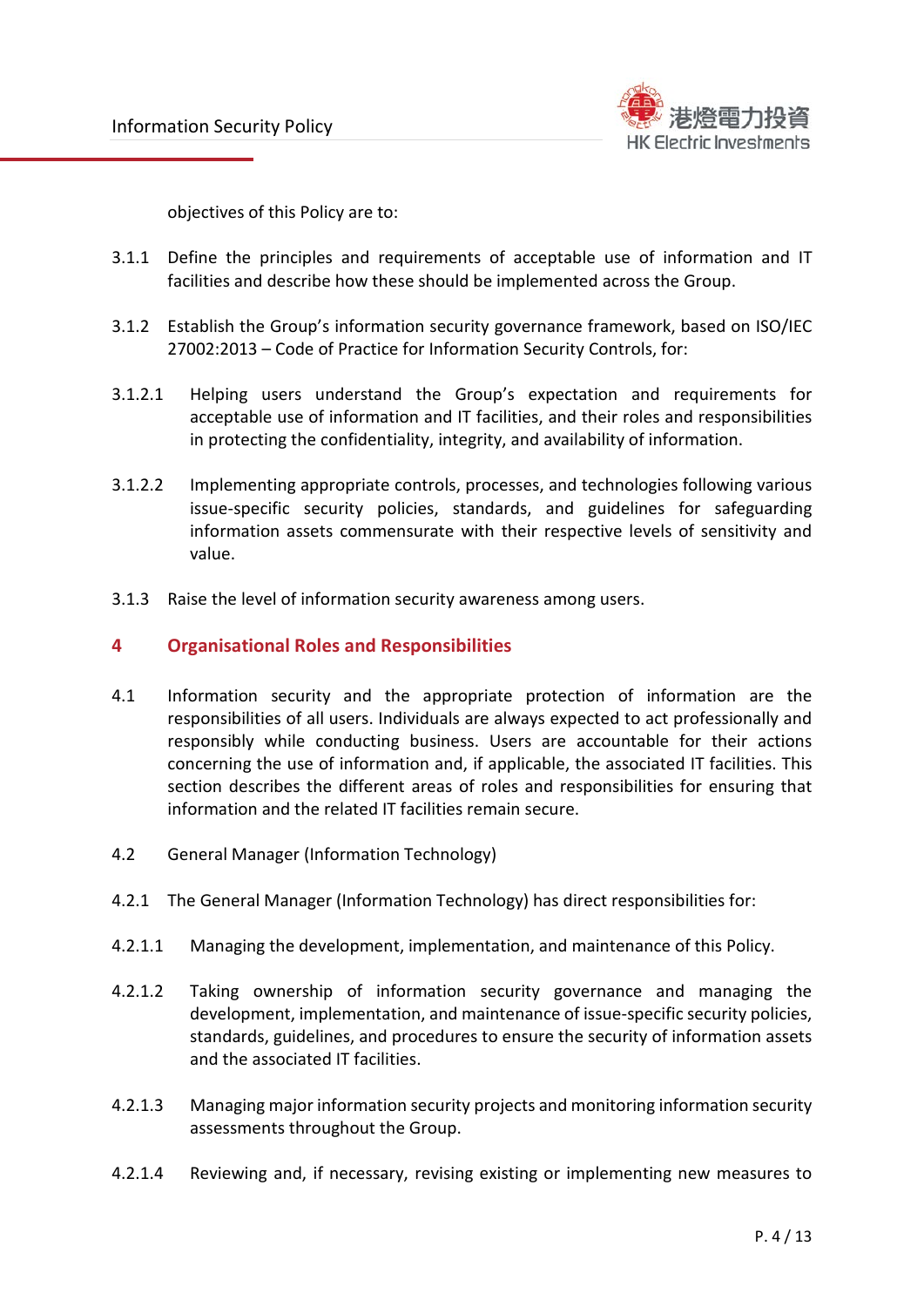

ascertain the security of information and IT facilities from time to time.

- 4.2.1.5 Establishing information security risk assessment guidelines and reporting mechanism to help different business units throughout the Group conduct security risk assessment and report information security status and significant security matters within their respective areas of responsibilities.
- 4.2.1.6 Developing compliant procedures, processes, and practices for the use of IT facilities and information.
- 4.2.1.7 Serving as the focal point for handling security incidents and providing information security advice and assistance to various business units on trends and threats of information security that may affect the Group.
- 4.2.1.8 Devising a strategy for and implementation of information security awareness education programs for the Group.
- 4.2.1.9 Reviewing the effectiveness of this Policy at least once a year and, if appropriate, making necessary changes to the Policy to reflect the current state of the business and regulatory requirements as well as to combat the growing number and wider variety of information security threats and vulnerabilities.
- 4.3 Business Unit Heads
- 4.3.1 Business unit heads are directly responsible for full compliance with this Policy and relevant issue-specific security policies, guidelines, and procedures within their respective business areas. Specifically, business unit heads are responsible for:
- 4.3.1.1 Ensuring that all their employees and relevant contractors are fully conversant with this Policy and all associated issue-specific policies, standards, guidelines, procedures, and applicable legislation and are aware of the consequence of noncompliance.
- 4.3.1.2 Providing appropriate training to their employees and contractors for using the Group's IT facilities and information assets.
- 4.3.1.3 Serving as information owner(s) for information assets within their respective areas of responsibilities.
- 4.3.1.4 Managing information risk as part of their wider risk management responsibilities through regular risk assessment and reporting.
- 4.3.1.5 Implementing appropriate measures within their respective business areas to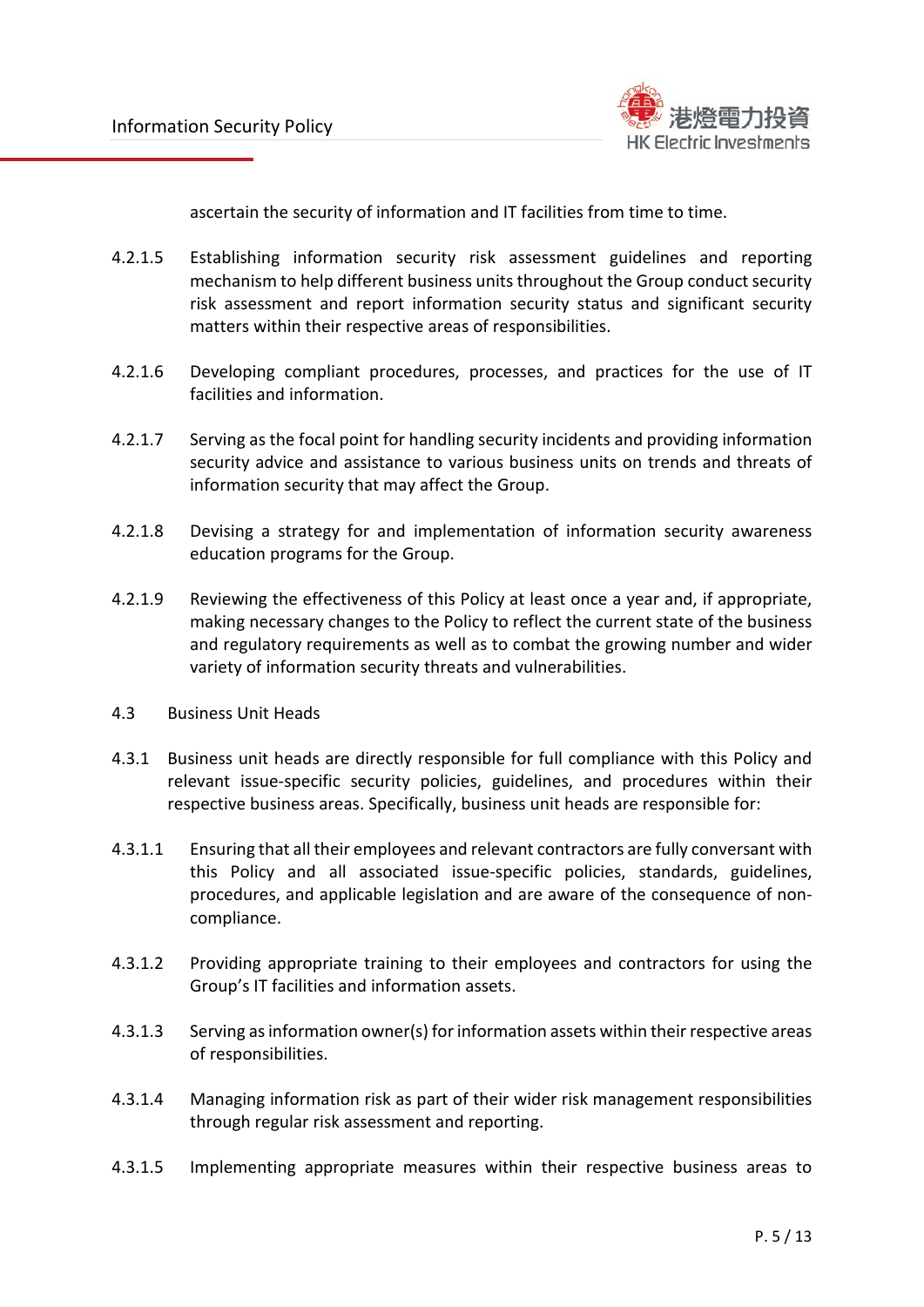

minimise the Group's exposure to information risk. Such measures may include business continuity plans, segregation of duties, dual control, or job rotation in critical susceptible areas.

- 4.3.1.6 Notifying Information Technology Division ("IT") via established procedures of any changes of employee's job function or status due to job rotation, promotion, or resignation that may affect access rights to information. The same principle also applies to contractors or others who have access to information to perform their duties. Likewise, notifying IT or relevant information owner of any suspected or actual breaches, or perceived weaknesses of information security.
- 4.4 Internal Audit
- 4.4.1 Internal Audit is responsible for conducting information security audits to check compliance with policies and guidelines.
- 4.5 The Users
- 4.5.1 The Group'sIT facilities and information assets are provided for and must be used only for business purposes. Users may access, use, or share information only to the extent it is authorised and necessary to perform their assigned job duties. The use of such assets imposes certain responsibilities and obligations on users and is subject to all applicable Group policies and guidelines. In this connection, users are responsible for the following concerning information security:
- 4.5.1.1 Ensuring that information assets and IT facilities are not misused, and conforming to all Group security policies, standards, guidelines, and procedures.
- 4.5.1.2 Reporting all real or suspected information security incidentssuch as the theft, loss, or unauthorised disclosure of information, or any perceived weakness in the Group's security policies, processes, or infrastructure to the General Manager (Information Technology), via established procedures, or their business unit head as appropriate. For contractor users, security incidents including, but not limited to, crimes, threats, breaches of security, and other irregularities shall be reported to the designated Group personnel.
- 4.6 Information Owners

In the context of this Policy, information owners are individual business unit heads within the Group or his/her designated representative(s) who make decisions on who has the right to access the information and how it shall be managed and used throughout its lifecycle. However, under all circumstances, business unit heads retain accountability and must ensure that appropriate security measures are in place to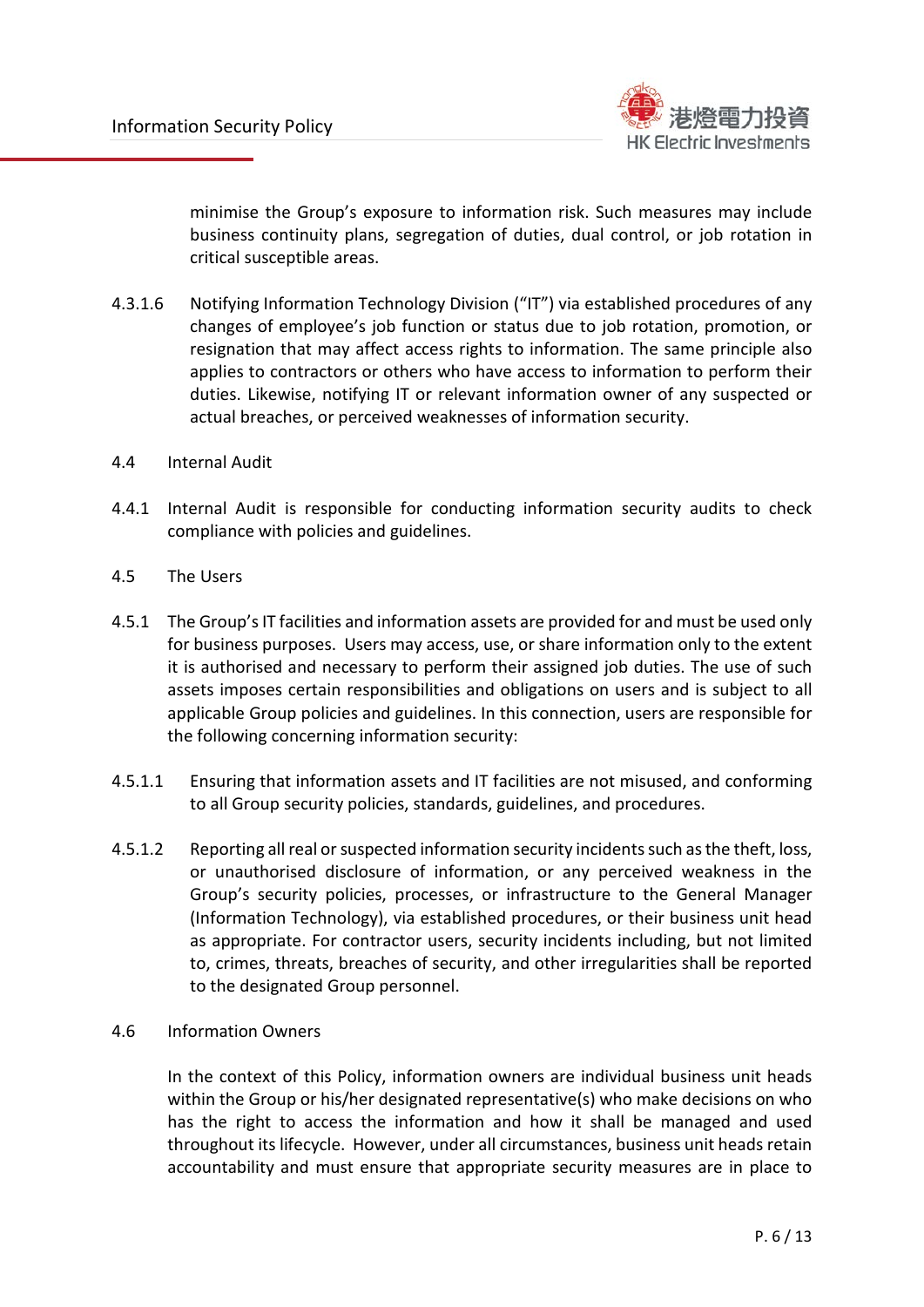

protect the confidentiality, integrity, and availability of the information they own.

- 4.6.1 In the context of information security, the information owner is responsible for:
- 4.6.1.1 Ensuring that information is classified according to the Group Information Classification Policy and appropriate security controls are in place to guard against unauthorised access, disclosure or modification.
- 4.6.1.2 Communicating classification (i.e. "Unclassified", "Internal Use Only", or "Confidential") of information when it is released to other business units within the Group or other external third parties.
- 4.6.1.3 Controlling access to information based on the principle of least-privilege and need-to-know, and granting users only the rights and permissions they need to perform their job.
- 4.6.1.4 Reviewing the access rights associated with information assets on a regular basis, and making necessary amendments as and when appropriate.

#### **5 Information Security Risk Management**

5.1 To effectively manage information risks, each risk must be identified and assessed through a formal risk assessment. The Group has adopted a practice of conducting group-wide assessment to identify new and pertinent information security risks, and devise recommendations for optimising information security by implementing suitable controls and other risk mitigation actions based on vulnerabilities and impact on information and IT facilities.

#### **6 Appropriate Use**

6.1 Information and IT facilities shall be used for business purposes or other approved activities. The Group reserves the right to inspect and/or disclose all information stored in or transmitted over IT facilities without the consent of any of the users. However, such inspection will only be performed to assure compliance with internal policies, to support internal compliance or fraud investigations, to comply with legal requirements such as a subpoena or court order, or to assist with the management of IT facilities. Such inspection will only be carried out with the authorisation of the Business Unit Head of the concerned user and witnessed by a representative of the business unit.

## **7 Information Classification Management**

7.1 Information assets must be categorised into different classifications to reflect their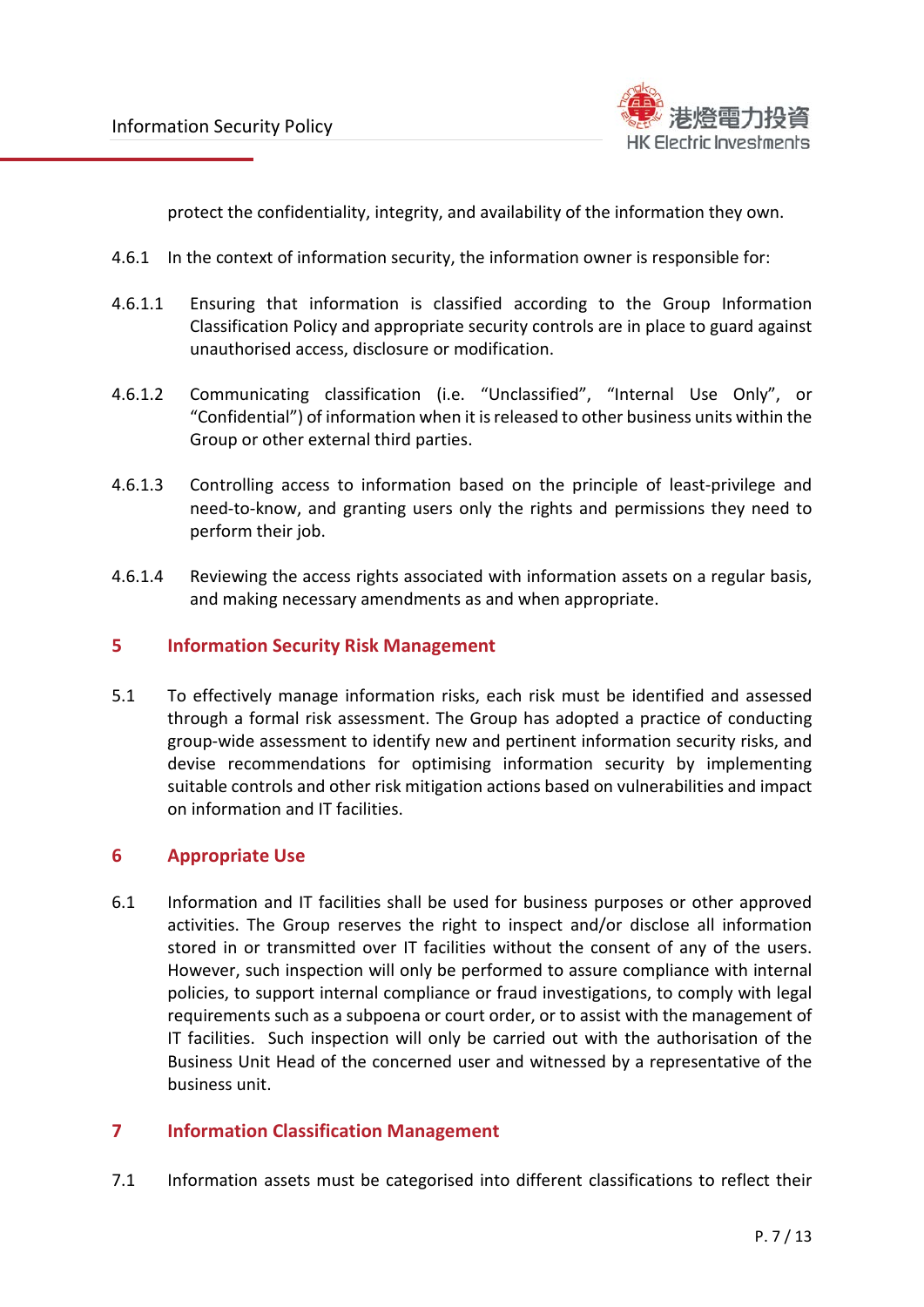

respective levels of sensitivity and value to the Group in accordance with the Group Information Classification Policy. The level of security protection to be provided to information throughout its lifecycle will depend directly on its classification. For details of the classification, please refer to 4.6.1.2 above.

## **8 Access Control Management**

- 8.1 Access to information must be protected via access controls to ensure that it will not be improperly disclosed, modified, deleted, or rendered unavailable.
- 8.2 Information owners are responsible for determining who can access the information they own. Access rights shall be granted to individuals on an as-needed and leastprivilege basis.
- 8.3 Privileged access gives a user the ability to perform any task on IT facilities which is necessary for the provisioning and administration of the facilities. However, to ensure the integrity and availability of IT facilities, privileged access is restricted by default. Any request for privileged access must be authorised by a department head or above of the IT Division and, if granted, it should only be used for the approved duration and all activities performed must be logged for auditing and future reference.
- 8.4 Process has been implemented to conduct periodic review of user access and privileges to verify that only legitimate users have access to information. The access rights will be revoked promptly once an individual is discharged from responsibilities that require the access need.

## **9 Information Privacy**

9.1 The Group is committed to respecting and safeguarding the privacy of individual's personal data. Information containing personal data is being managed and protected in accordance with the Group Personal Privacy Policy.

## **10 IT Asset Management**

- 10.1 In the context of this Policy, an IT asset is any device or service owned or managed by the Group such as server, storage system, network device, database, and application that connects to or used by the Group in its business operations. IT asset management is key to prudent security and management practices and covers all issue-specific information security policies, guidelines, procedures, and standard requirements.
- 10.2 IT assets are susceptible to attack. Therefore, the principle of security by design and security by default must be observed throughout the acquisition or development lifecycle. The Group has published guidelines to help individual business units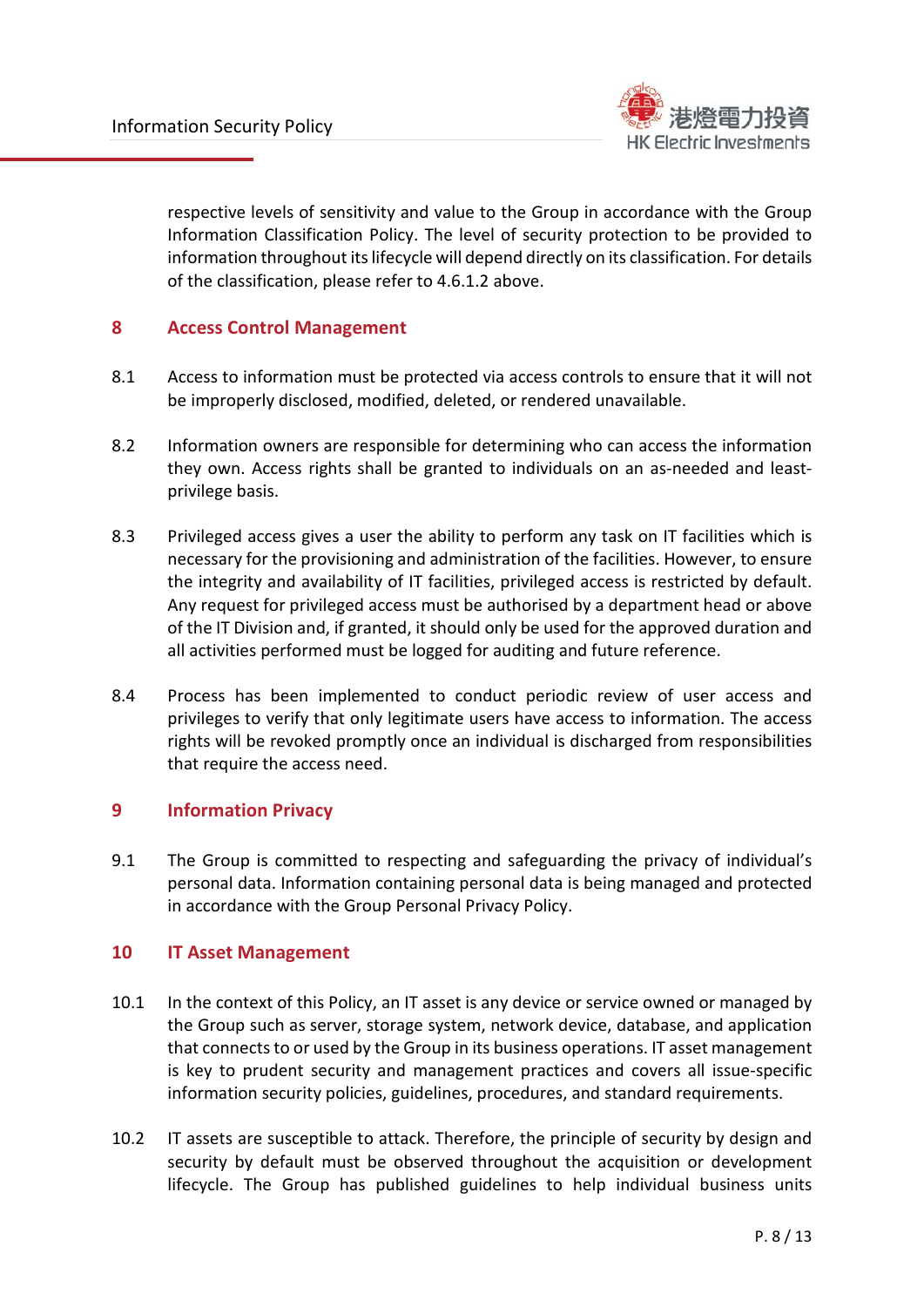

understand the fundamental data and system security requirements that must be met by IT assets provided by third parties. Besides, IT assets, being important resources, shall be maintained and supported systematically during their lifetime.

#### **11 Network Security**

- 11.1 Network infrastructure provides essential connectivity between internal and external systems. In order to provide mitigation against malicious activities, secure boundaries and connections must be established and managed in line with the latest security practices of the Group.
- 11.2 The Group's network architecture must commensurate with current and future business requirements and emerging security threats. Appropriate perimeter security technologies must be implemented to enable users throughout the Group to access untrusted networks (e.g. the Internet) from within while ensuring the internal networks of the Group remain secure.

#### **12 Mobile Device Security**

- 12.1 The Group embraces the use of mobile devices for business purpose as it offers agile and flexible work arrangements to the users. To minimise the risk while maximising the benefits of enabling its workforce with mobile devices, the Group has:
- 12.1.1 Implemented a mobile device onboarding process where mobile devices that can be used to access the Group's internal networks and information will be managed by appropriate mobile device management software and protected by security protection facilities.
- 12.1.2 Devised a Mobile Device Policy which sets out the rules and guidelines for the proper use, management, and security of mobile devices that are used to access information and IT assets for legitimate business purpose.

#### **13 End-User Device Protection**

- 13.1 End-user devices ("endpoint devices"), primarily desktop and laptop PCs, are the main gateways to IT facilities and information. An endpoint protection platform is a vital part of the Group's information security management as it represents the first line of defence in securing the internal networks.
- 13.2 The Group has implemented appropriate endpoint security facilities to provide comprehensive protection to endpoint devices from sophisticated malware and evolving cyber security threats. Besides, users are required to fully comply with the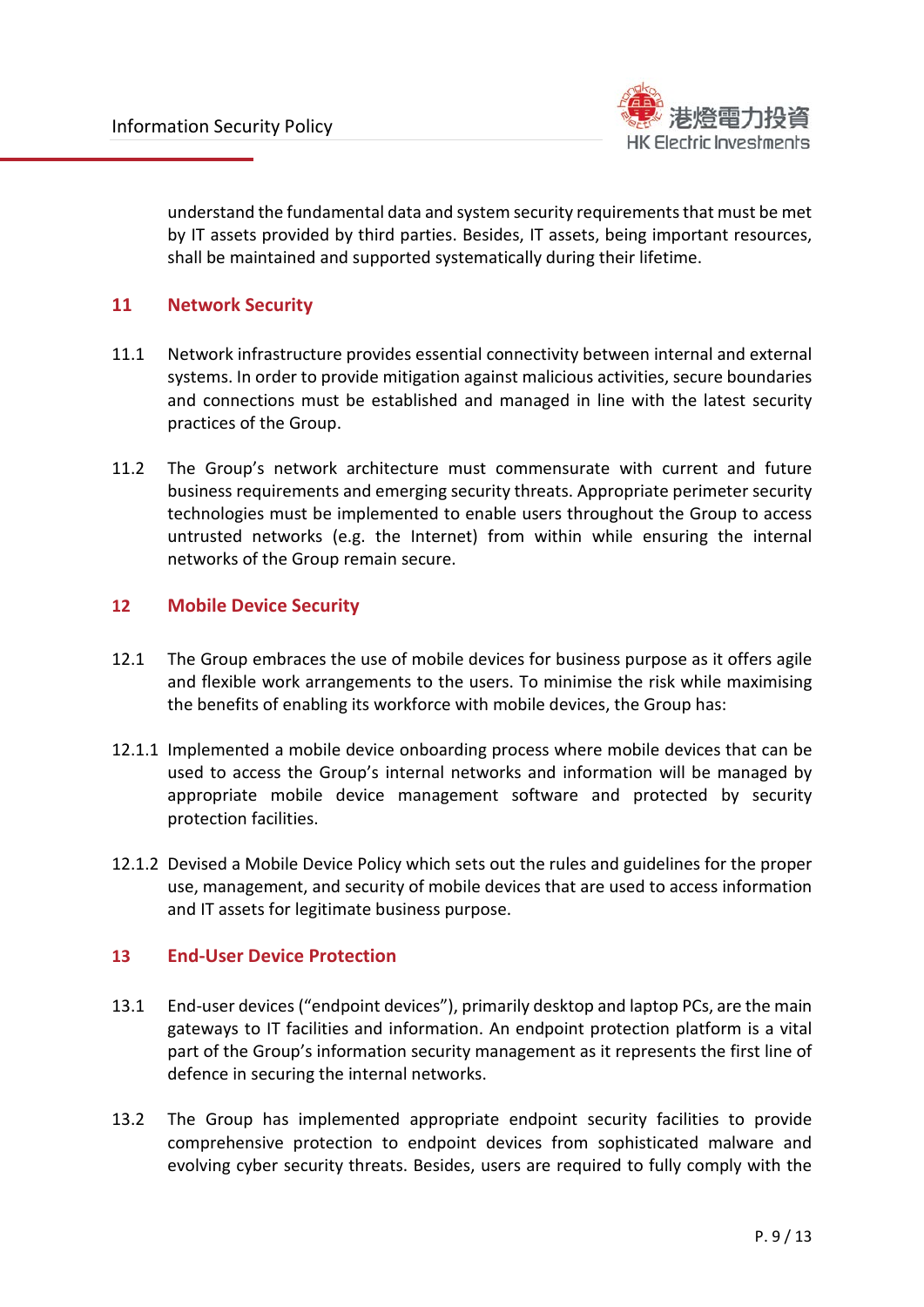

standards set out in the Group Personal Computer Security Policy.

#### **14 Remote Access**

- 14.1 Remote access is defined as getting access to IT facilities and information assets through connection to the Group's internal networks from any device (laptop, mobile phone, or tablet) over untrusted networks, regardless of the location initiating the connection. Eligibility of employees or contractors for the remote access will be determined by the responsible business unit head.
- 14.2 Remote access will be strictly controlled with encryption and two-factor authentication. Authorised users must comply with the Group Remote Access Policy and take reasonable precautions to safeguard the Group's information and networks while using remote access.

#### **15 Application Security**

- 15.1 Security is a vital consideration during all stages of the application development lifecycle, particularly when it is developed to manage critical information and resources.
- 15.2 The Group is committed to taking a security-by-design and security-by-default approach to application design and development where security capabilities are incorporated into the application from the inception and throughout different stages of the development lifecycle with an objective to prevent security vulnerabilities against threats after application rollout.

## **16 Security Logging and Monitoring**

- 16.1 The timely detection of information security incidents relies on continuous monitoring and comprehensive analysis of security logs generated by a myriad of security devices such as firewalls, intrusion detection systems, and email filtering appliances installed within the Group's DMZ (Demilitarised zone) and internal networks.
- 16.2 The Group has engaged an external security operations centre for round-the-clock proactive monitoring, security log analysis, and real-time correlation of security events within and around the Group's internal networks for early detection of and response to suspicious activities and security incidents.

## **17 Security Incident Management**

17.1 The Group has implemented appropriate measures and facilities to detect security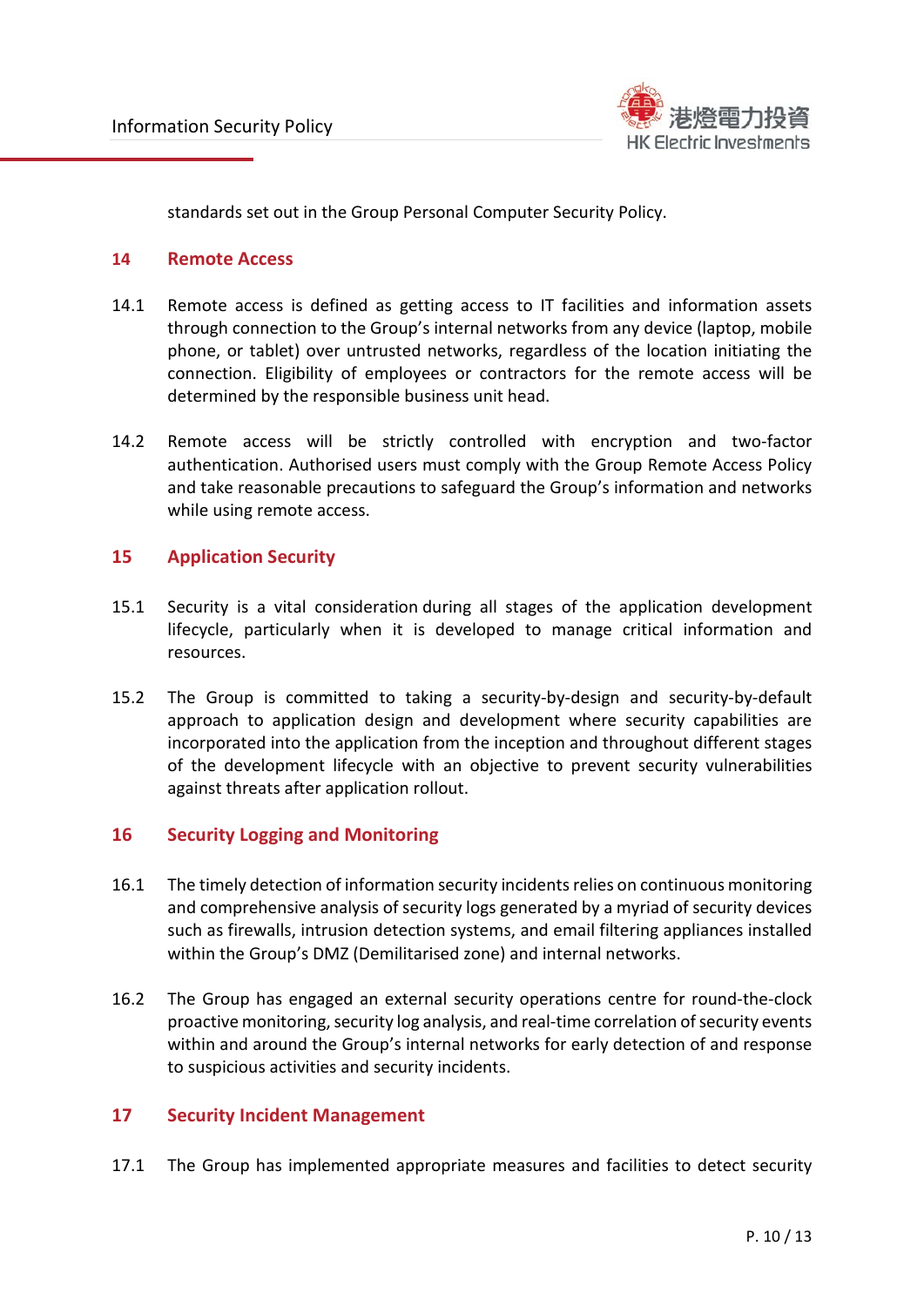

incident. An incident handling process has also been established to ensure a quick, effective, and orderly response to incident with an objective to contain and limit its damage.

17.2 Post-incident review will be conducted to determine whether there is any underlying security issue that needs to be addressed through implementation of new or revised security controls.

#### **18 Vulnerability Management**

- 18.1 All IT facilities are susceptible to vulnerability and under constant threat from malicious exploitation that may lead to the compromise of confidentiality, integrity, and availability of information.
- 18.2 Vulnerabilities are addressed by applying vendor-supplied security patches. The Group Security Patch Management Policy is meant to ensure that IT facilities are updated accurately and timely with security patches for known vulnerabilities to protect the security of IT and information assets.
- 18.3 Alternatively, compensating controls can be used to address identified vulnerabilities if there is a true technical limitation (e.g. zero-day vulnerability) or business need prevents vulnerabilities from being corrected.

#### **19 Change Management**

19.1 The Group Change Management Guidelines for IT defines a standardised process to ensure that changes to IT facilities are managed properly, and that changes are recorded, evaluated, authorised, prioritised, implemented, and deployed in a systematic, secure, and controlled manner. The key objectives of the change management process are to (a) nurture a mindset of continuous improvement through regular review and learning, (b) review and prioritise changes according to business needs, (c) evaluate risk impact of changes and implement necessary mitigation measures as appropriate, (d) establish accountability and responsibility for changes throughout their lifecycle, (e) prevent unauthorised changes to IT facilities, and (f) minimise disruptions due to unplanned or emergency changes.

#### **20 Disaster Recovery Planning**

20.1 The Group has formulated disaster recovery plans (DRPs), implemented information backup operations and developed IT service recovery capabilities to ascertain that individual critical IT facilities and information assets can be recovered in case of disaster in a manner that aligns with business operational needs and priorities.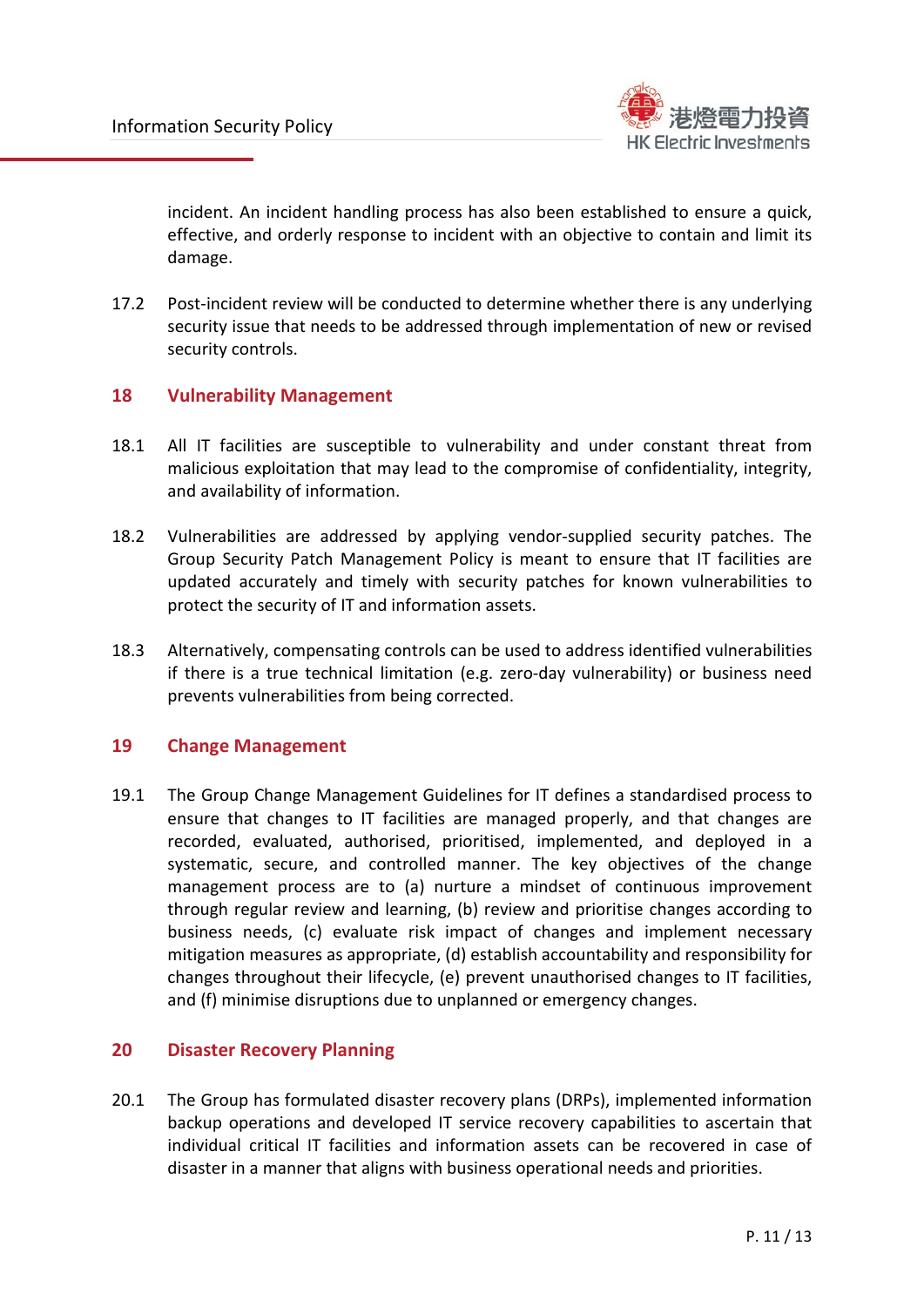

## **21 Third Party Risk Management**

- 21.1 Engagement of contractors shall be enforced with appropriate information security controls with respect to the nature of works to be performed by the contractors. Specifically, security risks of the Group incurred by sharing proprietary and sensitive information with third-party vendors and suppliers must be operationally and contractually controlled.
- 21.2 To mitigate supply-chain related information security risks, the Group has established guidelines to assist individual business units to establish relevant information security controls for contracts of different nature and risk profiles. The guidelines also facilitate business units to conduct assessment to gauge and gain insight into the security posture of their contractors.

#### **22 Information Security Awareness Education**

- 22.1 Users must not be given access to information and IT facilities unless they have read and understood this Policy as well as various issue-specific security policies, standards, guidelines, and procedures. Individual business unit heads shall devise appropriate measures to demonstrate full compliance with this requirement.
- 22.2 Business unit heads shall make sure that their employees are aware of the security risks associated with their activities and have enough training and technical skills to be able to securely use the Group's IT facilities and IT assets to which they have been granted access.
- 22.3 IT shall provide refresher courses and other materials to regularly remind users of their obligations and responsibilities pertinent to information security.
- 22.4 IT shall conduct regular information security drills, analogous to fire drills, to ascertain preparedness and alertness of users, in addition to usual training and awareness activities.

#### **23 Violation of Policy**

- 23.1 All users are responsible for ensuring that no actual or potential security breaches occur due to their actions. Violation of this Policy will be treated by the Group as a serious disciplinary matter which may lead to disciplinary action including termination of employment.
- 23.2 Non-compliance by third parties will be handled in accordance with terms and